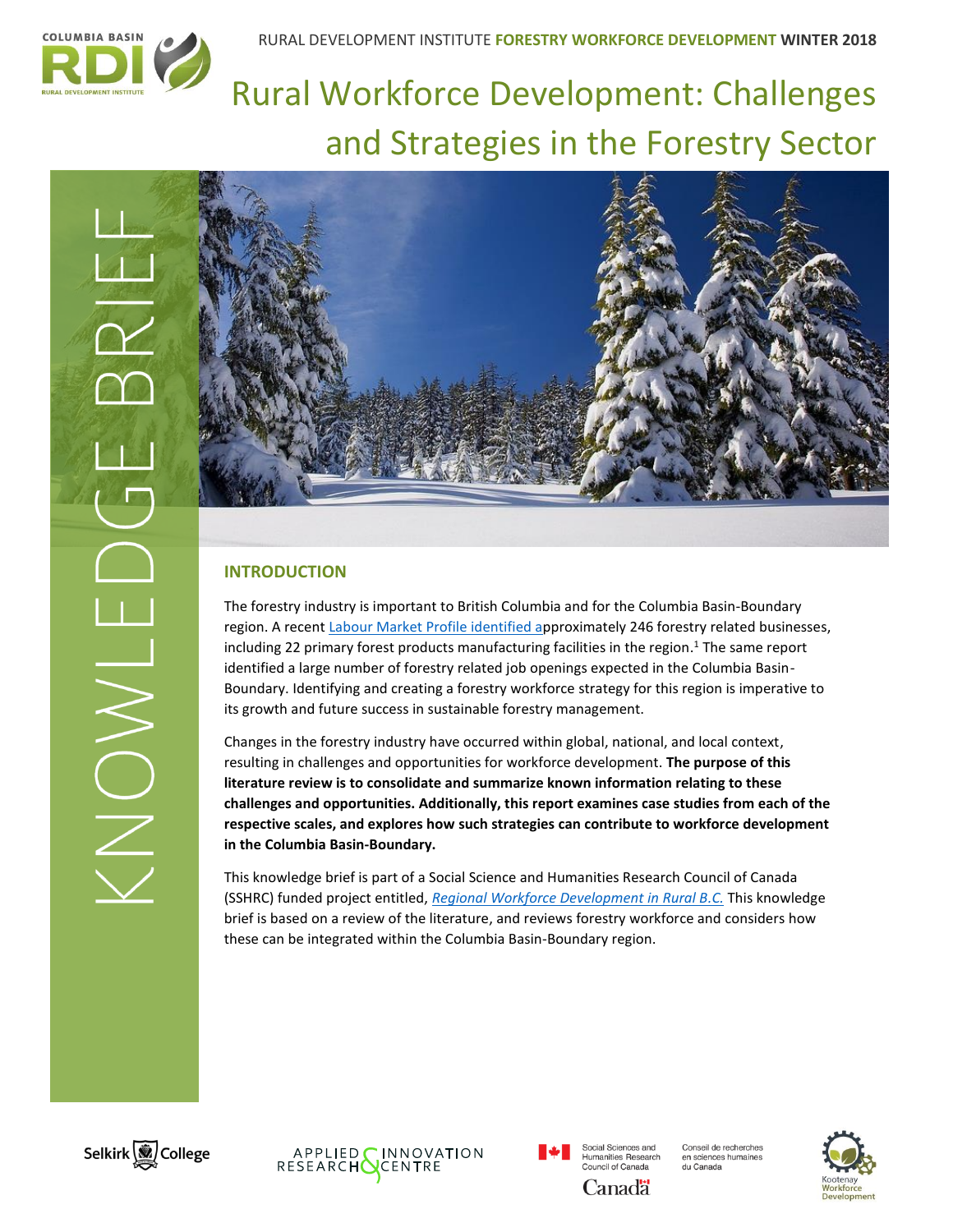### **A CHANGING CONTEXT**

Globalization, technology, a changing economy, political change, and demographic shifts were identified in the [Rural Workforce Development Strategies Knowledge Brief](http://www.cbrdi.ca/workforce/) as interrelated challenges facing workforce development.<sup>2</sup> In addition the following have been identified as significant challenges facing BC's forest sector: harvesting and log hauling costs, aging capital equipment, changing world markets, complex and competing demands on forest ecosystems<sup>3</sup>, climate change, wildfire, drought, disease, reductions in the annual allowable cut (AAC) due to the effects of the mountain pine beetle, uncertainty related to Indigenous land claims, and rising operating costs.3,4

Employment numbers within the forestry sector have not recovered from the 2009 economic downturn. In 2007 the forestry and logging sector employed 24,100, yet by 2016 that number had reached a high of only 19,400.<sup>6</sup> In addition to the global economic challenges, BC's forest industry faces ongoing challenges related to its workforce, namely replacing an aging workforce.<sup>5</sup> The aging workforce is highlighting challenges associated with labour shortages including the alignment between training and industry needs and challenges associated with attracting and retaining skilled employees.<sup>3</sup> "While the hiring of new workers was set back due to a lack of economic and job opportunities" since the economic downturn, the "prospects for moderate growth in the coming years and increased industry mechanization suggests a slightly expanded workforce characterized by higher levels of skill and knowledge."<sup>5</sup>

With 140 rural communities in BC depending on forestry related industry, and with employment growth of 19.7% in the Interior region projected between 2012 and 2022<sup>5</sup>, there is a need to develop an encompassing workforce strategy for the Interior that addresses the interrelated challenges faced within the forest industry.<sup>3</sup>

### **WORKFORCE CHALLENGES**

Five workforce related challenges were consistently highlighted within the forestry literature reviewed. These challenges are detailed below.

### **1. AGING WORKFORCE**

The forestry sector has been identified as being "particularly vulnerable to the retirement wave."<sup>5</sup> The potential labour shortages caused by retirements can be attributed to the extended period of downsizing and restructuring the sector has undergone, during which time the workforce has aged. Not enough attention has been paid to ensure a sufficient supply of younger workers available and sufficiently trained to replace the experienced workers set to retire.<sup>5</sup> The retirement pressure is expected to be felt across the entire forest sector, including government, education, and equipment supply companies.<sup>5</sup>

### **2. SKILL SHORTAGE**

The future labour shortages noted above are not expected to be uniform across the entire sector, but rather will be experienced in select occupations.<sup>5</sup> Specifically, occupations that require highly trained workers with post-secondary credentials will likely experience greater pressure due to large numbers of retirees. Trade occupations that are shared across industries (e.g., millwrights, mechanics) will also be in demand as they are sought after in other resource industries as well. 5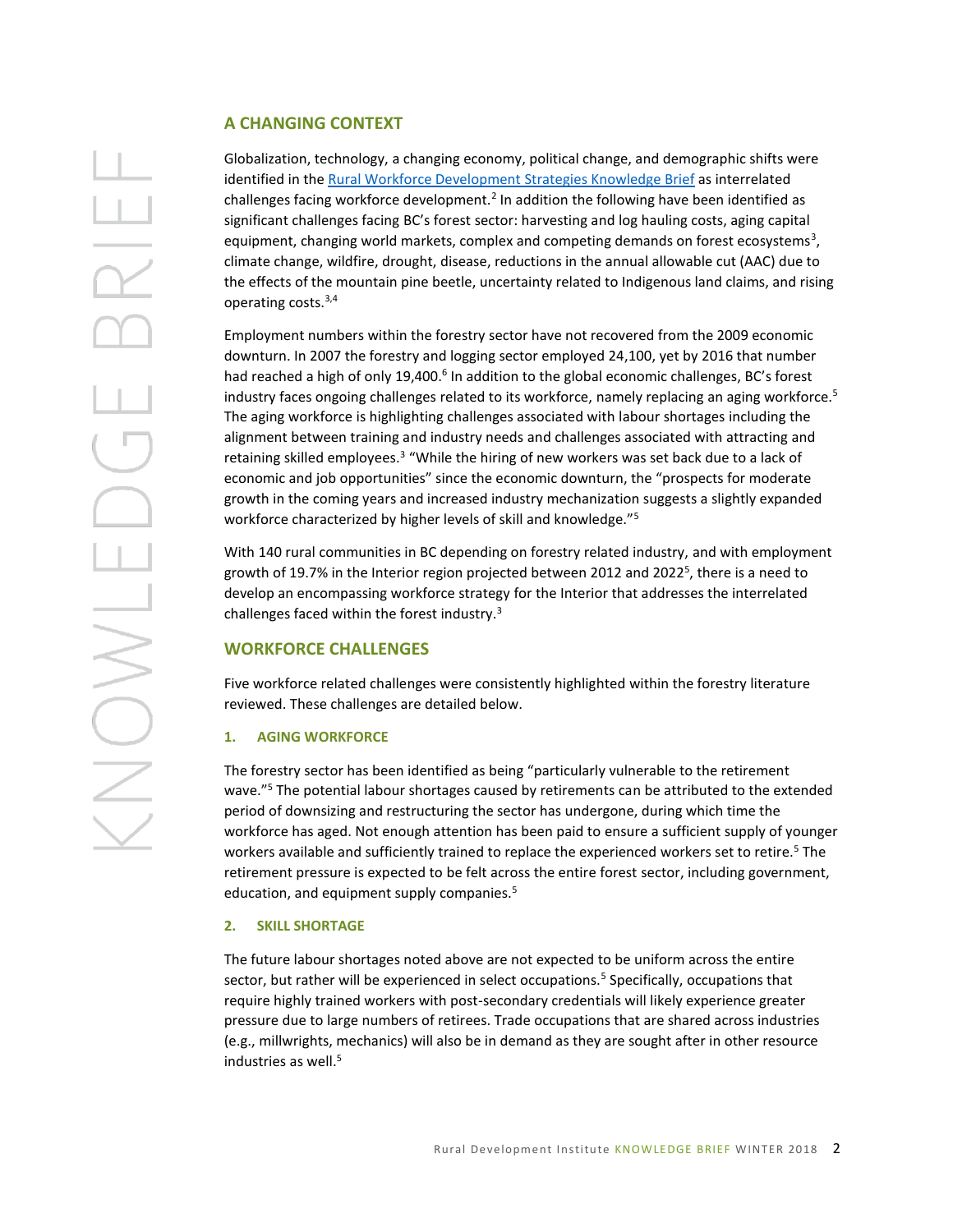### **3. TRAINING**

Training gaps are observed in many occupation categories. For example, observations from the president of BC Forest Professionals, indicate that there is a lack of career guidance for students interested in becoming an Registered Professional Forester (RPF) or Registered Forest Technologists (RFT), with no clear map showing how to obtain professional designations.<sup>6</sup> This is exacerbated with the evolution of new degrees and careers within the natural resource sector which has taken away potential employees from the forestry sector.<sup>6</sup> Training responsibility for harvesting occupations (e.g., machinery operators, truck drivers, entry-level workers) is largely left to employers, most of whom do not have the capacity to train workers, and are often small independent businesses.<sup>7</sup> In some cases, such as with logging machinery operators, no public training programs exist, and private programs are often beyond the means of trainees or employers.<sup>5</sup>

With respect to the Columbia Basin-Boundary region, a major challenge for local residents is to acquire the required skills and training locally. Educational opportunities are limited to existing programming at Selkirk College and College of The Rockies. Efforts are underway to create a publicly available database of forest education programs in the province which will assist in fostering a greater awareness of educational opportunities across the province.<sup>8</sup>

### **4. PUBLIC PERCEPTION**

The public image of the forestry industry has been challenged in recent years due to "changing public values and structural shifts in the forest economy."<sup>5</sup> Communication to the general public, prospective employees, and youth about the positive employment prospects available in the forest industry has not been successful in overcoming the negative attention the industry has received in the media on issues like climate change, economic uncertainty, and job instability in the sector.<sup>5</sup> The result has been that employment in the forest industry is perceived, often incorrectly, as low tech, environmentally unfriendly, seasonal and uncertain, and with difficult working conditions in remote locations - all factors that are dissuading youth from considering a career in the forest industry.<sup>7</sup> There have been notable attempts to improve the public image, such as recent publications from forestry associations to communicate the value of the BC forestry industry and government.<sup>9,10</sup>

### **5. DIVERSIFICATION**

Diversification in employees and companies within the forest industry has been limited. A survey of employers by the British Columbia Coastal Forest Industry Labour Market Partnership Project Steering Group in the forestry sector found that just 6% of their workforce was First Nations, and 4% were "permanent immigrants.".<sup>5</sup> "Aboriginal workers are mostly employed in forestry and logging operations, while permanent immigrants are more concentrated in logging, particularly on the Coast."<sup>5</sup> The BC First Nations Forestry Sector Engagement Report found a gap in labour market information; there is a lack of regional or local First Nations data available that is up-todate and reliable.<sup>11</sup> Women made up 5% of the workforce on the Coast, and 3% of the Interior workforce in the forestry industry, but interestingly, when isolated for the forestry sector specifically (as opposed to the pulp, logging, multi-phase, and road building) women made up 25% of the workforce on the Coast and 16% of the workforce in the Interior. The survey found that of the workforce surveyed only 5% of workers were 24 years of age or younger, showing a major gap in youth within the forest industry.<sup>5</sup>

While attracting workers from underrepresented groups such as First Nations, immigrants and women, has been identified as central to the development of a sustainable workforce<sup>5</sup>, the BC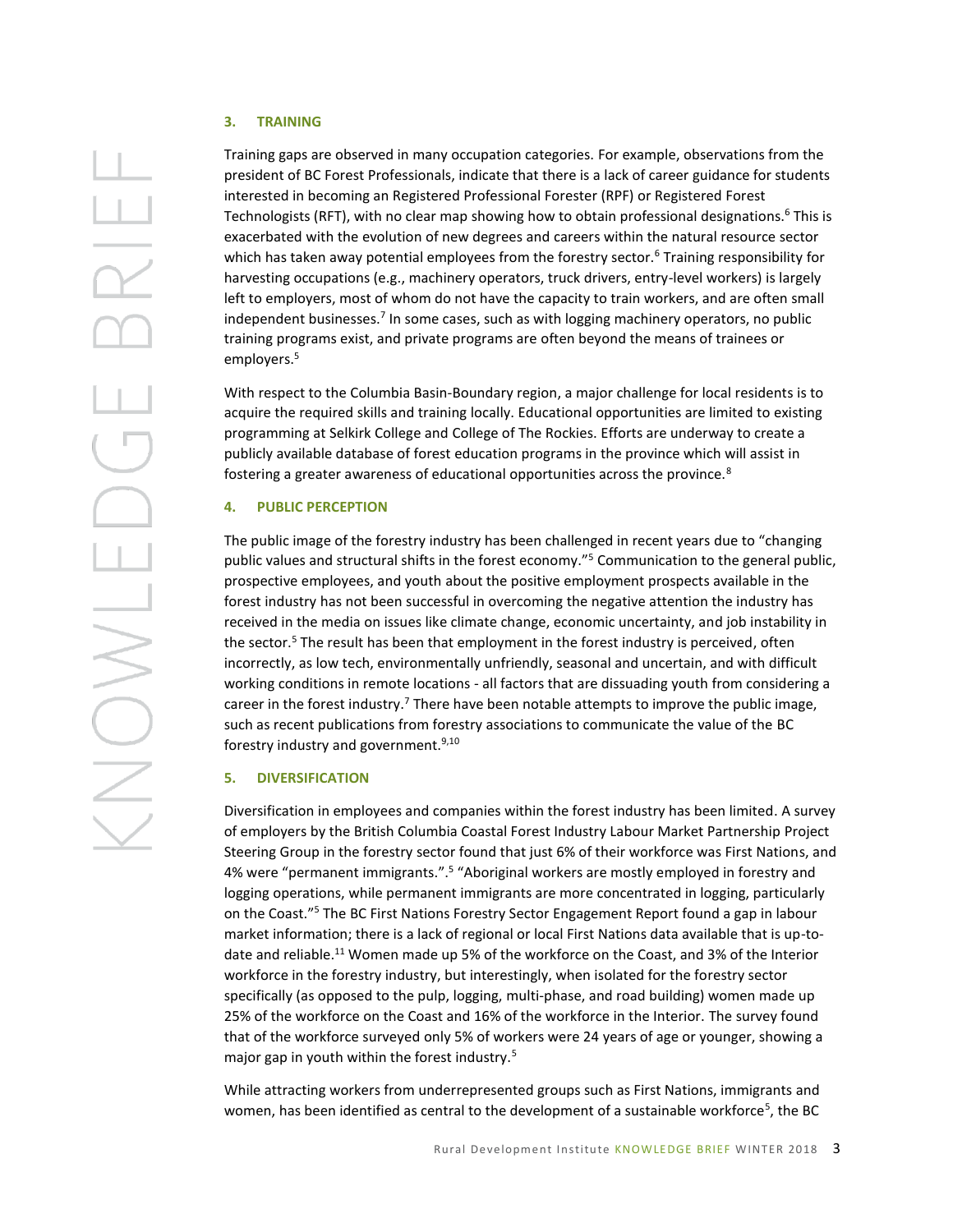ENONS

Council of Forest Industries has identified youth aged 15 – 23 as the priority target group for engaging in education about the career options available in the forest sector as they are in the initial stages of making career plans and choices.<sup>8</sup>

### **6. FRAGMENTATION**

The forest industry is "segmented and fragmented and lacks coordination with respect to workforce planning and development."<sup>7</sup> Challenges associated with a fragmented industry include: promoting the viability of the forest industry; broadening relationships among industry, First Nations, and forest communities; and communication and messaging to the public and governments.<sup>7</sup>

## **FORESTRY WORKFORCE STRATEGIES**

Workforce strategies are best when tailored to the regional context. However, while they may be developed for other regions, workforce strategies that have been developed specifically for the forest industry can provide transferable ideas, best practices, insights, and lessons. <sup>2</sup> Knowing that forestry is impacted on the global, national, and local scale, case studies at each of these respective scales were reviewed. The following section highlights case studies of forestry workforce strategies.

### **INTERNATIONAL FORESTRY WORKFORCE STRATEGY: SCOTLAND**

Since 2000, the Scottish government has been actively engaged in creating an "integrated framework for the long-term development of forestry in Scotland."<sup>12</sup> The first Scottish Forestry Strategy was created in 2000, followed by the 2006 Scottish Forestry Strategy, which remains the guiding strategy for Scotland's forests.12,13

In the 1990's, a variety of factors including political approaches, changing employment practices (i.e., reliance on contractors),

declining work in forestry sector, and the low level of economic activity in private sector woodlands, the contribution of forestry to the rural economies had declined substantially.<sup>14</sup> As a result, policy changes to forestry management in Scotland began to be discussed. There was a belief that if the community were more engaged in the forests, more opportunities for skills and jobs in the forest-industry locally would be possible.<sup>14</sup> Policy changes provided initiatives for

### **FORESTS FOR COMMUNITY IN SCOTLAND**

*[Community Woodlands Association](http://www.communitywoods.org/)* was established in 2003, with majority of the community woodlands in Scotland associated with the group. Thousands of hectares of forests are collectively owned and managed by community members with additional socio-economic goals.

*[Scottish Working Woods](http://www.scottishworkingwoods.org.uk/)* is a label scheme that was developed with multiple organizations to help facilitate socio-economic and environmental benefits to Scotland residents harvesting and using local products from Scottish woodlands.

community owned woodlands, such as the initiative known as *Woods Work* aimed at facilitating forest-related socio-economic development.<sup>14</sup>

The 2006 forestry strategy was based on the following principles $^{13}$ :

- Sustainable development underpinned by sustainable forest management;
- Social inclusion through helping to provide opportunities for all and helping to build stronger communities;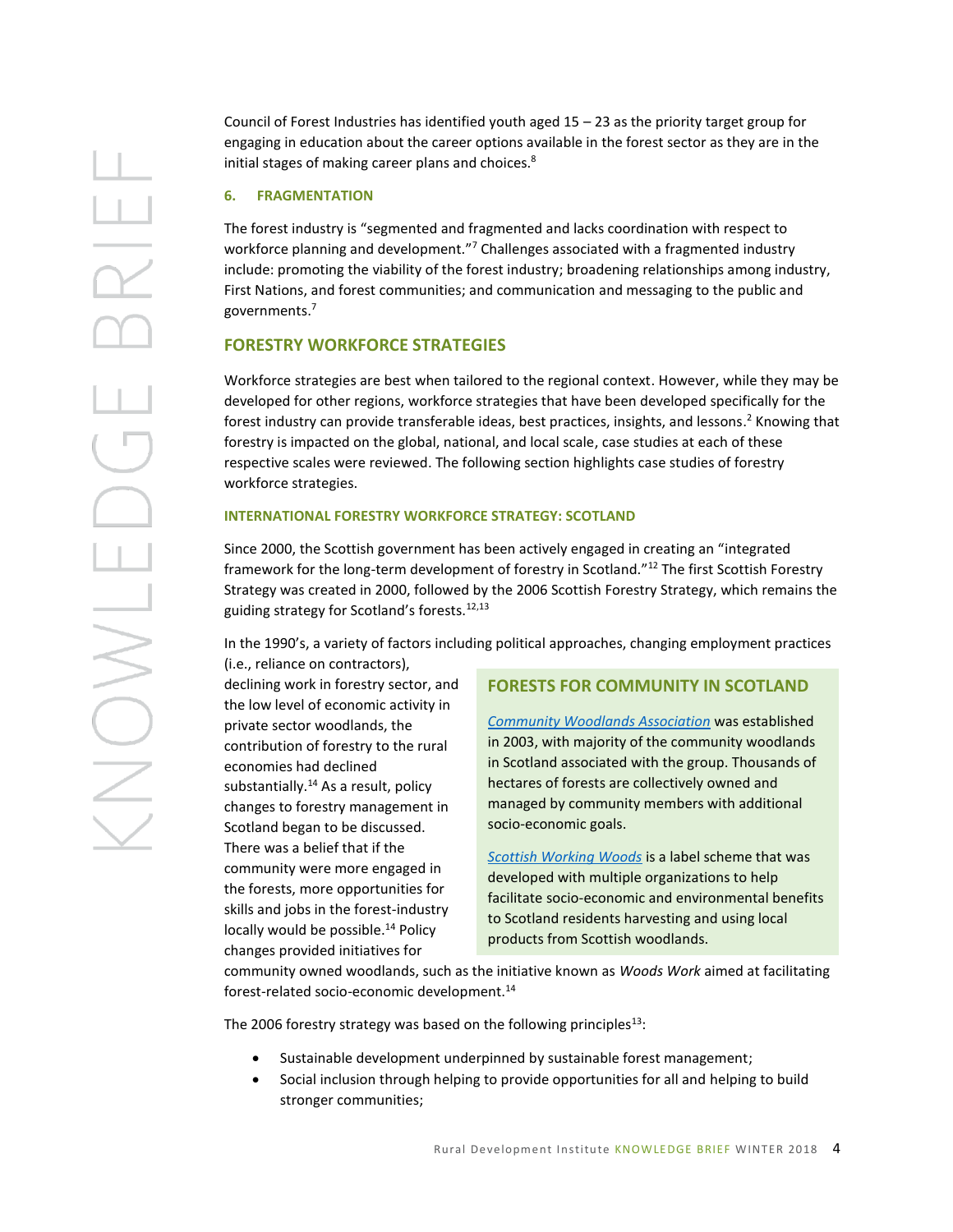- Forestry for and with people; and
- Integration with other land uses and businesses.

The 2006 strategy seeks to improve the health and well-being of people and communities; create competitive and innovative businesses; and establish a high-quality, robust, and adaptable environment and apply to both urban and rural contexts. <sup>13</sup> Linkages between forestry and other parts of the Scottish economy, culture and environment are clearly identified, with 14 linkages to existing strategies and programs identified. Seven themes are outlined: climate change, timber, business development, community development, access and health, environmental quality, and biodiversity.<sup>13</sup> A detailed and extensive implementation plan and progress report with accompanying indicators forms an integral part of the strategy and ensures its ongoing relevance. 15

In addition to the government strategies outlined above, the Scottish Forest and Timber Industries developed a coordinated strategy for industry called the *[Roots for Future Growth](http://www.forestryscotland.com/forestry/sector-strategy-)* in 2011.<sup>16</sup> The Strategy is undergoing a "refresh" to carry the strategy through to 2025.<sup>17</sup> The four objectives for the strategy are:

- Grow and communicate the industry's contribution to Scotland;
- Grow the area of new productive forest planting;
- Grow the market share and value added of Scotland's forest products; and
- $\bullet$  Grow the skills and capacity of Scottish people.<sup>16</sup>

### **SCOTLAND YOUTH SPOTLIGHT**

*"I can't get a job without experience, but I can't get experience without a job"* 

The above is a common phrase in response to those facing unemployment among youth.<sup>18</sup> In order to try and address the challenge the Forestry Commission of Scotland began providing vocation training for youth in placements and apprenticeships. Forestry skills and training are being provided to youth in areas of higher social deprivation and under-represented parts of society through the FCS [Youth Employment Skills Training](http://scotland.forestry.gov.uk/news/1293-youth-employment-skills-training)  [Programme.](http://scotland.forestry.gov.uk/news/1293-youth-employment-skills-training)<sup>18</sup>

One of the areas of focus relevant to workforce development is the business development theme identified in the government strategy, which aims to "provide opportunities for acquiring new skills and experience through forestry and improve the skills base of the forestry sector."<sup>13</sup> A key implementation for 2015 – 2018 is to facilitate a youth employment skills training programme.<sup>15</sup>

The Scottish Forest and Timber Industries echo that focus, and add that they intend to:

- Create a higher profile of the skills needs in the forest industry;
- Improve the identification, articulation and review of training and qualification needs;
- Improve the availability of entry level training programmes;
- enhance career pathways within the industry; and
- Increase the capacity of forest industry businesses to retain and develop their existing workforce.<sup>17</sup>

Encouraging youth employment not only helped address unfilled forestry jobs, but has the added economic benefit of saving approximately £2 billion which is the estimated lifetime costs of youth failing to be regularly employed.<sup>18</sup> The Youth Employment Skills Training Programme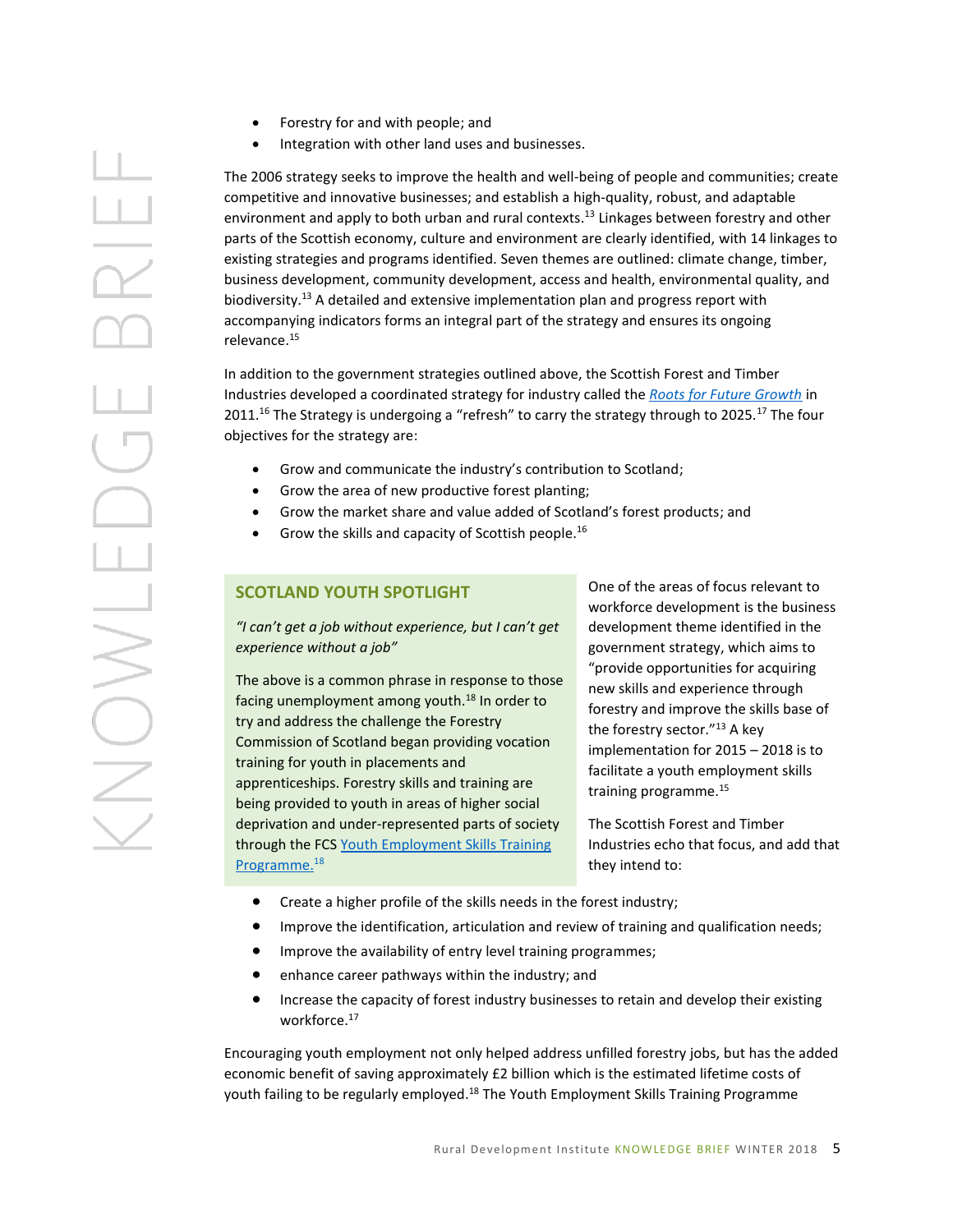began in 2011 (see text box), provided programmes that varied from part-time, volunteer based, to intensive full-time technical training.<sup>18</sup> Participants were taught a range of skills, from life skills, to forestry, to employment readiness skills, all the while engaging in forestry related tasks that improved the woodland setting for local communities.<sup>18</sup> **CANADIAN FORESTRY WORKFORCE STRATEGIES: ALBERTA** The government of Alberta was chosen as a case study for a forestry workforce strategy as it was able to showcase a provincial-level example and has similar market profile characteristics to BC.

The *[Building and Educating Tomorro](http://work.alberta.ca/department/betw.html)w's Workforce (BETW)* is Alberta's overall 10 year labour force development strategy created in 2008, identifying 17 government led priority actions.<sup>19</sup> The *[Workforce Strategy for Alberta's Forest Industry](http://work.alberta.ca/department/betw.html)* is one of a number of industry specific strategies that form part of the overall labour strategy.<sup>20</sup> Forestry is a primary industry in 50 Albertan communities, with 12 considered forest-dependent.<sup>20</sup> The strategy finds that a large majority of workers in the industry are male, that there is concern that fewer young workers are entering the forest industry, and that competition exists from the oil and gas sector, where wages are higher.<sup>20</sup>

The *Workforce Strategy for Alberta's Forest Industry* identifies many challenges the industry faces, many of which resonate with the experience in BC, including:

- Shortages of skilled labourers and tradespeople;
- Shortage of available affordable housing;
- Rising costs;
- Price pressures;
- Increased global competition;
- Lower skill and educational levels;
- Declining enrolments in forestry programs;
- Increased consolidation and rationalization;
- **•** Increasing urbanization;
- Aging workforce;
- Seasonal work;
- Hard-to-recruit locations;
- Challenging working conditions;
- Lack of awareness/understanding of the forest industry; and
- Concentration of aboriginal workers in lower-skill occupations.<sup>20</sup>

The workforce strategy identifies 32 priority actions with an onus on the implementation of priority actions resting with industry and labour groups, as they are "best positioned" to "address labour force issues and challenges experienced by the forest industry."<sup>20</sup> Priority actions are grouped around efforts to:

- 'Inform', or increase access to information to support informed decision-making;
- 'Attract', or attract workers from within and outside Alberta and Canada;
- 'Develop a High Performance Workforce', or building capacity of the forestry workforce to support a transition to a value-added and knowledge-based economy, and other efforts to increase capital investment and improve business practices;
- 'Retain', or enhance the attractiveness of working in Alberta's forest industry so that workers remain.<sup>20</sup>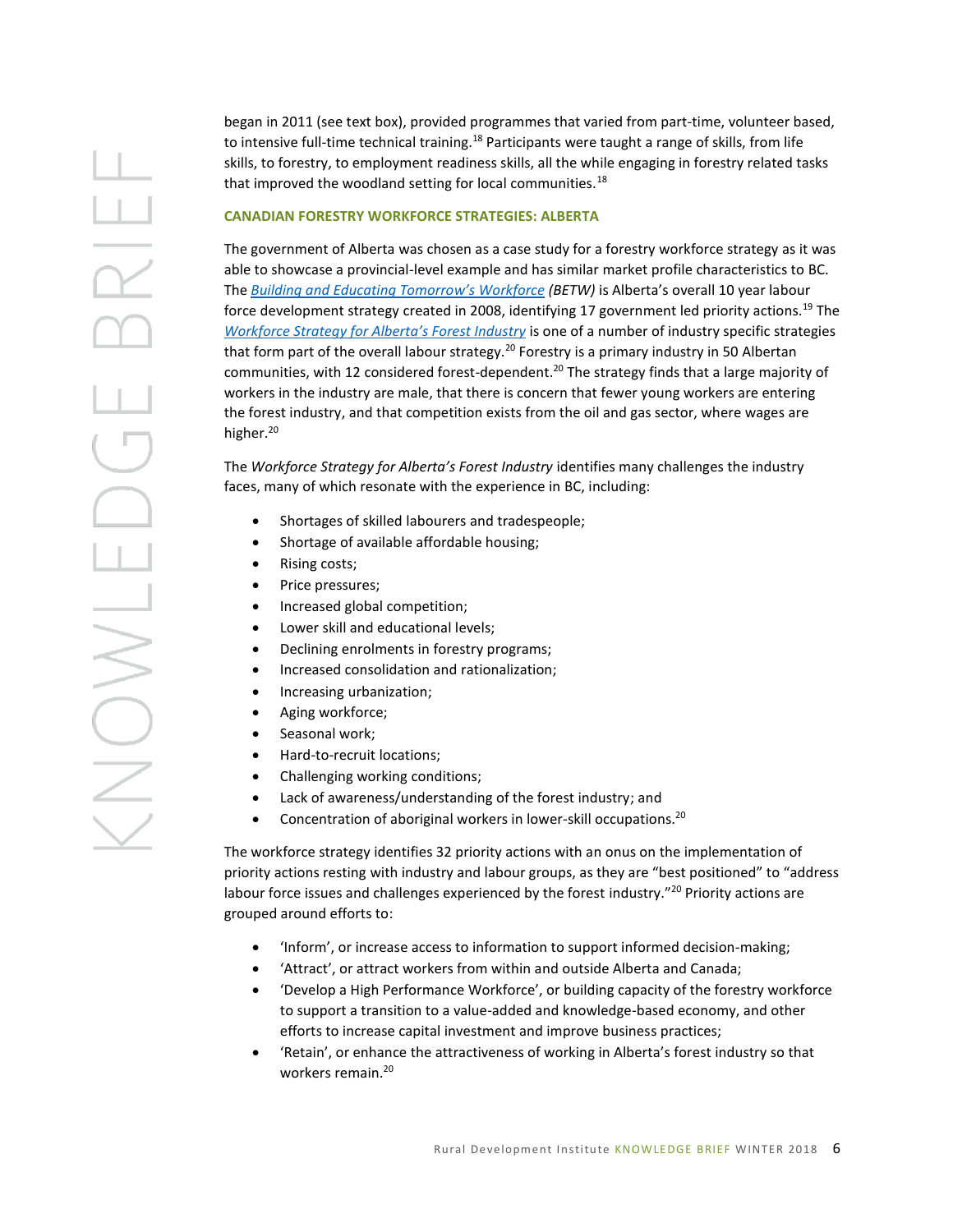Although Alberta's forestry workforce strategy is not as detailed and developed as the Scottish example, many of the actions are similar. While there does not appear to be a systematic, coordinated, and comprehensive implementation strategy, the last progress update report completed in 2012 highlighted four successful initiatives relevant to the forestry sector:

- Th[e Work Wild](https://workwild.ca/) program designed to educate youth about the variety of available careers, high quality of life, and the impact of a career in the forest industry;
- Th[e Inside Education](http://www.insideeducation.ca/education/its-our-forest/) program, is a partnership between an education society and the Alberta Forest Products Association (AFPA) to provide programs for teachers and students
- The Aboriginal job shadow programs in Lac La Biche promote employment in the forest industry for the First Nation community.
- Enhancing Power Engineers in Alberta pilot project is a collaborative, cross-sector project to increase the number of Class 1 and Class 2 power engineers in the workforce.<sup>21</sup>

### **PROVINCIAL FORESTRY WORKFORCE STRATEGIES: THE BC COAST**

The BC Coastal region is included here as a case study, as it is an example local to BC that has implications for the Interior forestry workforce generally, and potentially the Columbia Basin-Boundary more specifically.

The BC Coastal forestry sector created a partnership between industry and provincial government in 2012, in order to create a workforce strategy to address ongoing and emerging workforce challenges. In 2013, the BC [Coastal Forest Industry Labour Market Partnership](http://tla.ca/hrstrategy)  [Committee](http://tla.ca/hrstrategy) completed the first phase of their work; a final report that looked at the labour market and training needs for the forest sector for the entire province, including the Interior. While the report was commissioned as part of efforts by the Coastal forestry industry, the work presented information and data for both the Coast and the Interior. The results of the study include a detailed profile of the BC forest industry, the forest industry workforce profile, and a review of the labour market forecasts. The study also included primary research of employers and contractors, stakeholder reports, and demand-supply gap analysis. The quality and quantity of data presented for the forestry workforce is substantial and provides a solid base for all future workforce initiatives across the province.

In 2014, the BC Coastal Forest Industry Labour Market Partnership Project Steering Group prepared a [Coastal Forest Industry Human Resource Strategy.](http://tla.ca/hrstrategy) The strategy represents the completion of Phase 2 of the initiative. The Human Resource Strategy provides specific strategies for the Coastal forest industry. The strategies relate to the following specific actions: Lead and Coordinate, Inform, Attract and Recruit, Retain, and Develop skills, training, education and placement. Nine specific actions are identified for high priority occupations.

The Implementation phase (or phase 3) of the project involves the establishment of an industry task force to lead and coordinate the implementation strategy. Phase 3 was scheduled to begin in the spring of 2014. No further updates or reports are available.

In 2017, a [Strategic Plan for the BC Forest Sector](https://www.workbc.ca/Labour-Market-Industry/Industry-Information/Industry-Outlooks/Forestry.aspx) was completed by an advisory group led by the Council of Forest Industries which aims to address the recruitment and attraction challenges faced by the forestry sector. This plan references th[e Coastal Forest Industry Human Resource](http://tla.ca/hrstrategy)  [Strategy,](http://tla.ca/hrstrategy) and builds on it. The plan outlines 2 strategic priorities, with associated goals,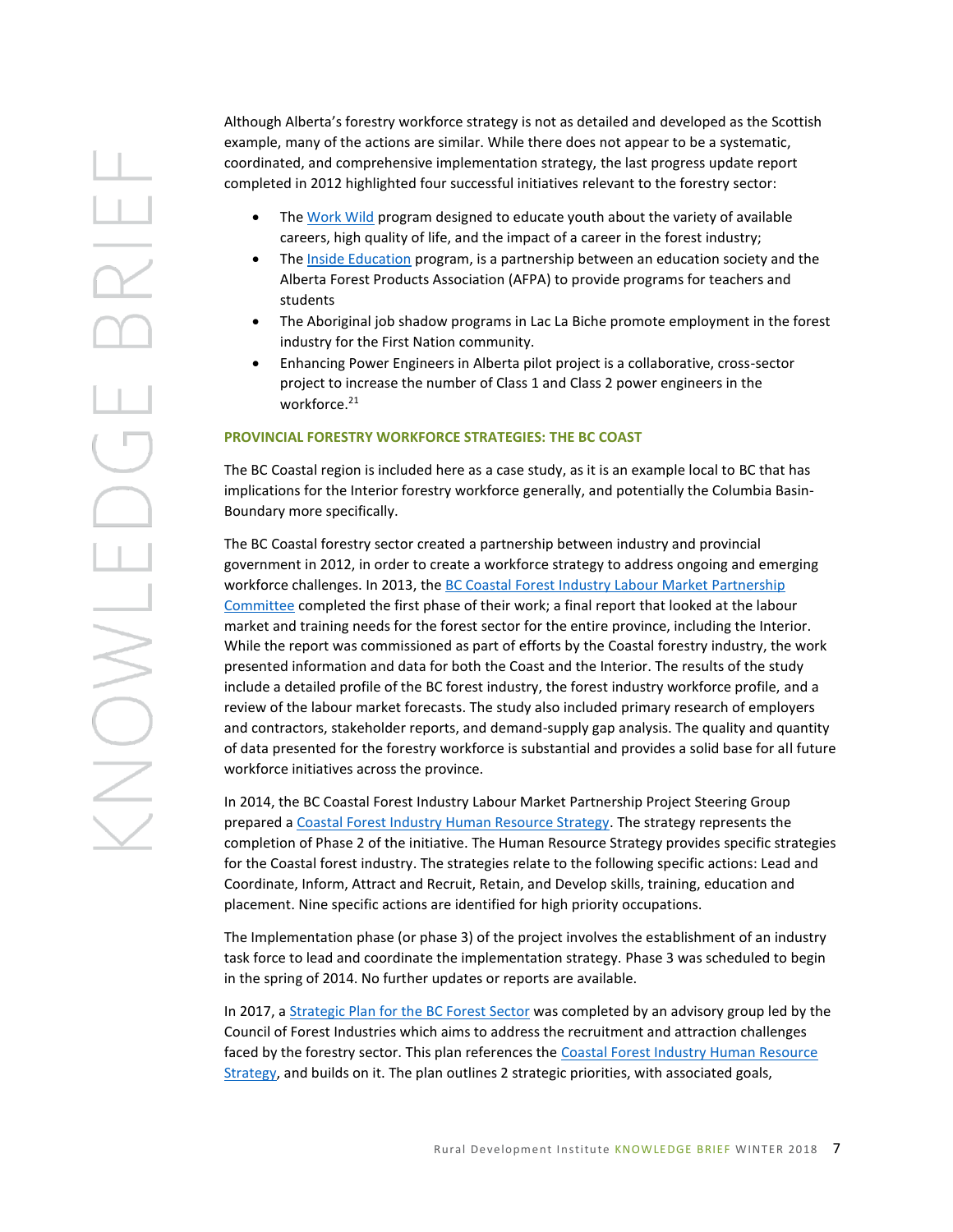accompanied by measurable objectives and outcomes, and detailed timeframes. No coordinated, systematic implementation has occurred.

# **CREATING A FORESTRY WORKFORCE STRATEGY IN THE COLUMBIA BASIN-BOUNDARY REGION**

There is much that can be done to address the challenges the forestry workforce is facing in the Columbia Basin-Boundary. Lessons from the Scotland, Alberta, and the BC Coastal region provide examples of ways forward.

In the absence of an overarching provincial forestry workforce strategy, there is potential for the Interior forestry industry, or perhaps even the Columbia Basin-Boundary, to build on the labour market information and workforce strategies available and create a regional strategy designed to address specific regional challenges.

### **DISCUSSION**

The workforce challenges facing the forestry industry are multi-faceted and it is clear that there is no single solution. Government, industry, First Nations, and educational institutions, among others, will need to work together to address the many challenges facing the sector.

Notwithstanding the need for a coordinated, cross-sectoral response to

### **SHOWCASING INNOVATION**

The University of British Columbia has recently finished a one of a kind 18 storey student residence, known a[s Brock Commons.](https://news.ubc.ca/2016/09/15/structure-of-ubcs-tall-wood-building-now-complete/) It is the world's tallest wood building and showcases new applications for the BC lumber products, which is anticipated to lead to new job opportunities for the BC's forest industry. It will be a source of learning as a "living laboratory" for faculty, staff and students.

the looming and already present workforce challenges, examples of innovation exist across BC's forest sector (see Showcasing Innovation text box). For example, in Prince George, Canfor is planning to convert an unused sawmill into a training facility for skilled workers.<sup>5</sup>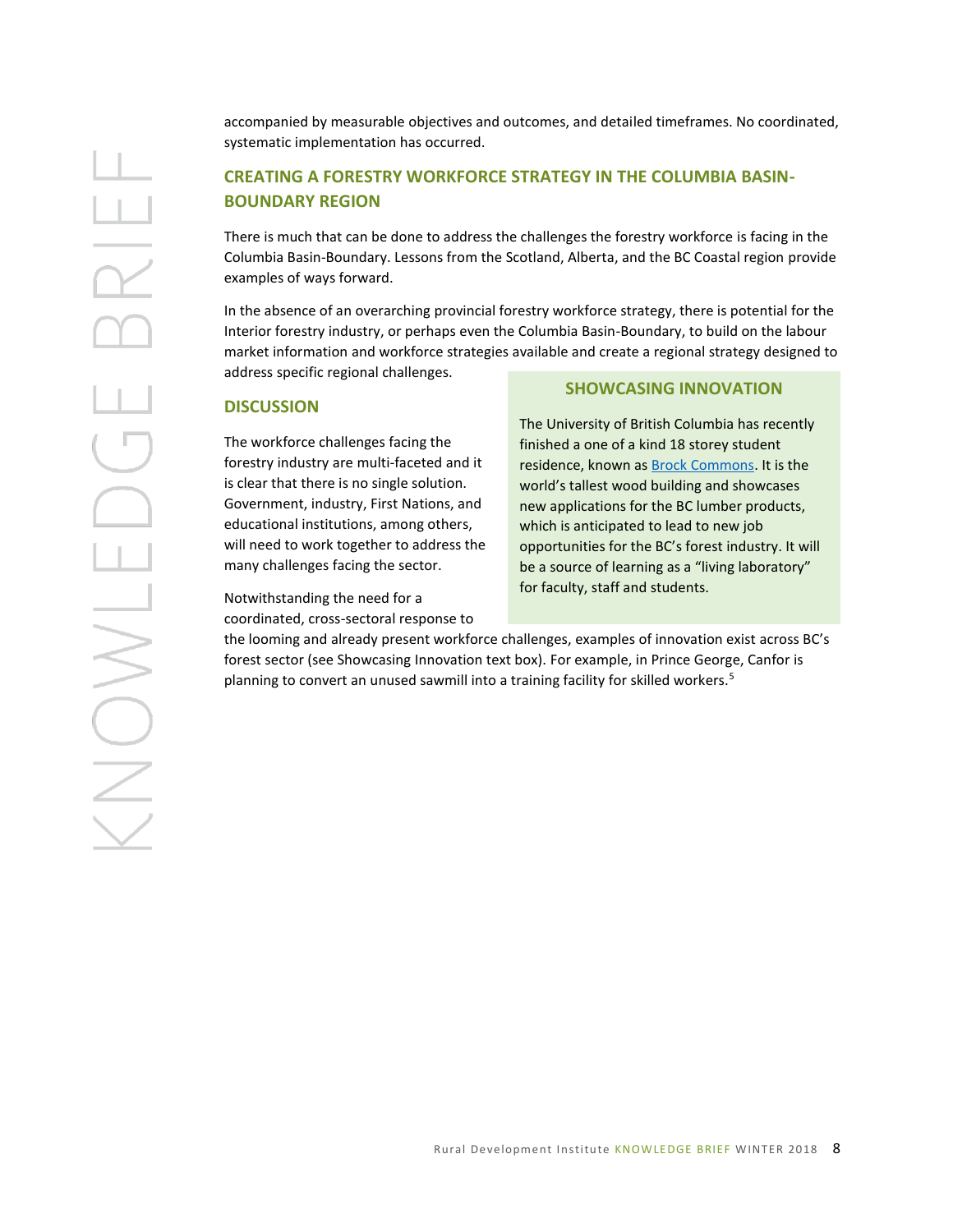# **Expanded and Flexible Program Options**

[Vancouver Island University](https://scitech.viu.ca/forestry/program-options) (VIU) is leading by example in their forestry programs by providing a range of programs to fit every student's needs.<sup>24</sup>

- The 2 year Forest Resources Technology Diploma is accredited with the Association of BC Forest Professionals and provides the basis for a Bachelor of Science in Forestry at UBC, a Bachelor of Natural Resource Protection at VIU, a Bachelor of Arts in Geography at VIU, or an advanced diploma in GIS from VIU.
- Students with a Forest Resources Technology Diploma from VIU, may take a 1 year bridging program at VIU and enter directly into their 3<sup>rd</sup> year of forestry at UBC.
- A specific upgrading program for students interested in the Forest Resources Technology Diploma program is available for students.

Other recent examples of support for the forestry sector in BC can be found in the BC Rural dividend program. The program is delivering \$75 million over three years to help rural and First Nations communities develop new opportunities for diversification and growth. 3 Some of this funding is being made for forestry related projects that seek to provide local jobs and strengthen partnerships between industry and First Nations communities.<sup>22</sup> Strengthening relationships will help to create new businesses and recruit new employees to the forestry sector. Another example of innovation in the forestry sector is the partnership between the First Nations Forestry Council and the BC Government. Funding from these groups to the First Nations Forestry Technician Training Program assists First Nations students to attend accredited forestry programs.<sup>3</sup> In

2016, 11 students participated.<sup>3</sup>

Additionally, steps are being taken by the industry to support students enrolled in forestry programs, such as with scholarships administered through th[e Association of BC Forest](https://abcfp.ca/web/abcfp/forestrust)  [Professionals](https://abcfp.ca/web/abcfp/forestrust) and the [BC Council of Forest Industries.](https://www.cofi.org/wp-content/uploads/Scholarship-Package.pdf) Promoting employment in the forest industry is also being done through the [BC Council of Forest Industries Forest Education Program,](https://www.cofi.org/forestry-for-the-future/) which provides information to educators and students about the educational and career opportunities in the forest industry. While enrolment in forestry-related programs is increasing,  $6$ there is an opportunity for the colleges within the Columbia Basin-Boundary region to offer bridging programs to a Bachelor in Forestry from another institution or support upgrading to access forestry diploma programs (see text box: Expanded and Flexible Program Options). Selkirk College has taken steps to attract new students by offering international forestry experience as part of their programming.<sup>23</sup> This offering is an incentive to some students, and is not frequently found in other programs.

### **CONCLUSION**

While the Columbia Basin-Boundary region is unique in many ways, it is considered part of the Interior forestry region and shares with it many of the same challenges and opportunities. While each of the case studies provide potential ideas and solutions, there is the opportunity to build on the Forest Sector Labour Market and Training Needs Analysis already completed in 2013 and the Strategic Plan for the BC Forest Sector completed in 2017. A strategy for the Columbia Basin-Boundary region specifically could ensure that implications of the provincial challenges the forestry industry faces are understood, that the region's specific needs are being addressed and recognised at the regional and provincial levels, and that specific regional actions are identified and implemented.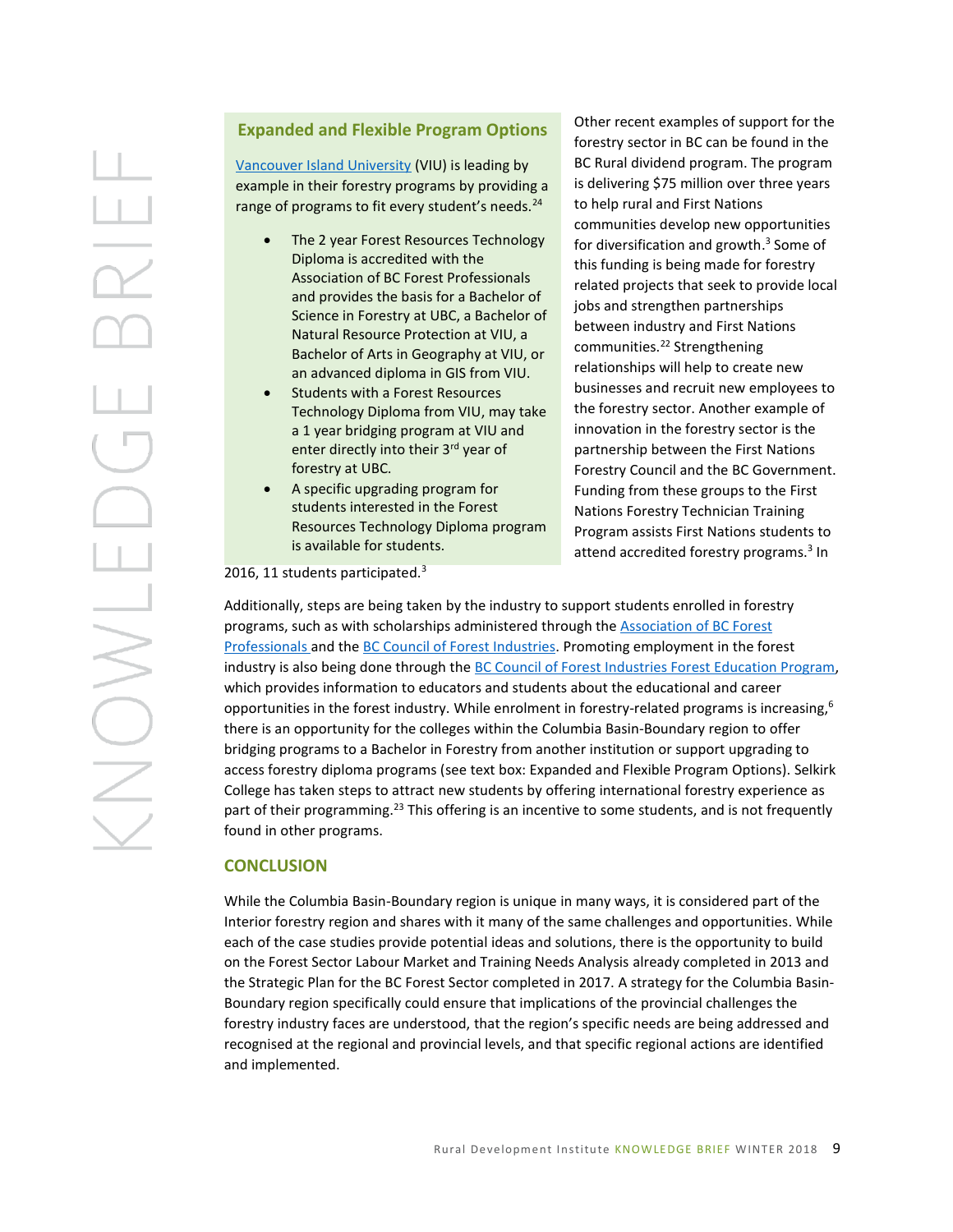# $\frac{1}{2}$ CHNONS

### **REFERENCES & RESOURCES**

- 1. Columbia Basin Rural Development Institute. *Labour Market Profile - Forestry*. (2017).
- 2. Columbia Basin Rural Development Institute. *Rural Workforce Development Strategies*. (2017).
- 3. Ministry of Forests Lands and Natural Resource Operations. *Strong Past, Bright Future: A Competitiveness Agenda for British Columbia's Forest Sector*. (2016).
- 4. Finlayson, J. & Peacock, K. Forestry, a vital engine of BC's economy. *Ind. Updat. Overv. BC For. Ind.* **Fall,** 1–34 (2015).
- 5. LMI Insight and R.A. Malatest & Associates Ltd. *British Columbia Forest Sector Labour Market and Training Needs Analysis*. (2013).
- 6. Stagg, C. President's Report. *BC For. Prof.* **November-,** 6 (2016).
- 7. BC Coastal Forest Industry Workforce. *British Columbia Costal Forest Industry Human Resource Strategy*. (2014).
- 8. Zielke Consulting Ltd. *Strategic Plan: BC Forest Sector Workforce Initiative Positioning the Sector for Recruitment Success Project*. *Governance An International Journal Of Policy And Administration* (2017).
- 9. Pricewaterhouse Coopers LLP. *British Columbia's Forest Industry and the B.C. Economy in 2016*. (2017).
- 10. WorkBC. Forestry. (2018). Available at: https://www.workbc.ca/Labour-Market-Industry/Industry-Information/Industry-Outlooks/Forestry.aspx. (Accessed: 9th January 2018)
- 11. First Nations Forestry Council. *Phase 1 Sector Engagement - Project Final Report*. (2017).
- 12. Scottish Executive. *Forests for Scotland: The Scottish Forestry Strategy*. **77,** (2001).
- 13. Scottish Executive. The Scottish Forestry Strategy. *For. Comm. Scotland, Edinburgh* 1–88 (2006). doi:ISBN - 0 85538 705 X
- 14. Slee, B. Forestry and rural development in Scotland. *Small-scale For. Rural Dev. Intersect. Ecosyst. Econ. Soc.* 478–487 (1995).
- 15. Forestry Commission Scotland. *The Scottish Forestry Strategy: Progress Report (2014 - 15) and Future Implementation (2015-18)*. (2015).
- 16. Scottish Forest and Timber Technologies. *Roots for Future Growth: A strategy for Scotland's Forest and Timber Industries 2011 - 14*. (2011).
- 17. Scottish Forest and Timber Technologies. Roots for Future Growth. (2018). Available at: http://www.forestryscotland.com/forestry/sector-strategy-. (Accessed: 16th January 2018)
- 18. Ogilvie, J. Forestry Commission Scotland and youth employment skills training. *Scottish For.* **67,** 9217 (2013).
- 19. Government of Alberta. *Building and Educating Tomorrow's Workforce: Alberta's 10 Year Strategy*. (2006).
- 20. Government of Alberta. *A Workforce Strategy for Alberta's Forest Industry*. (2008).